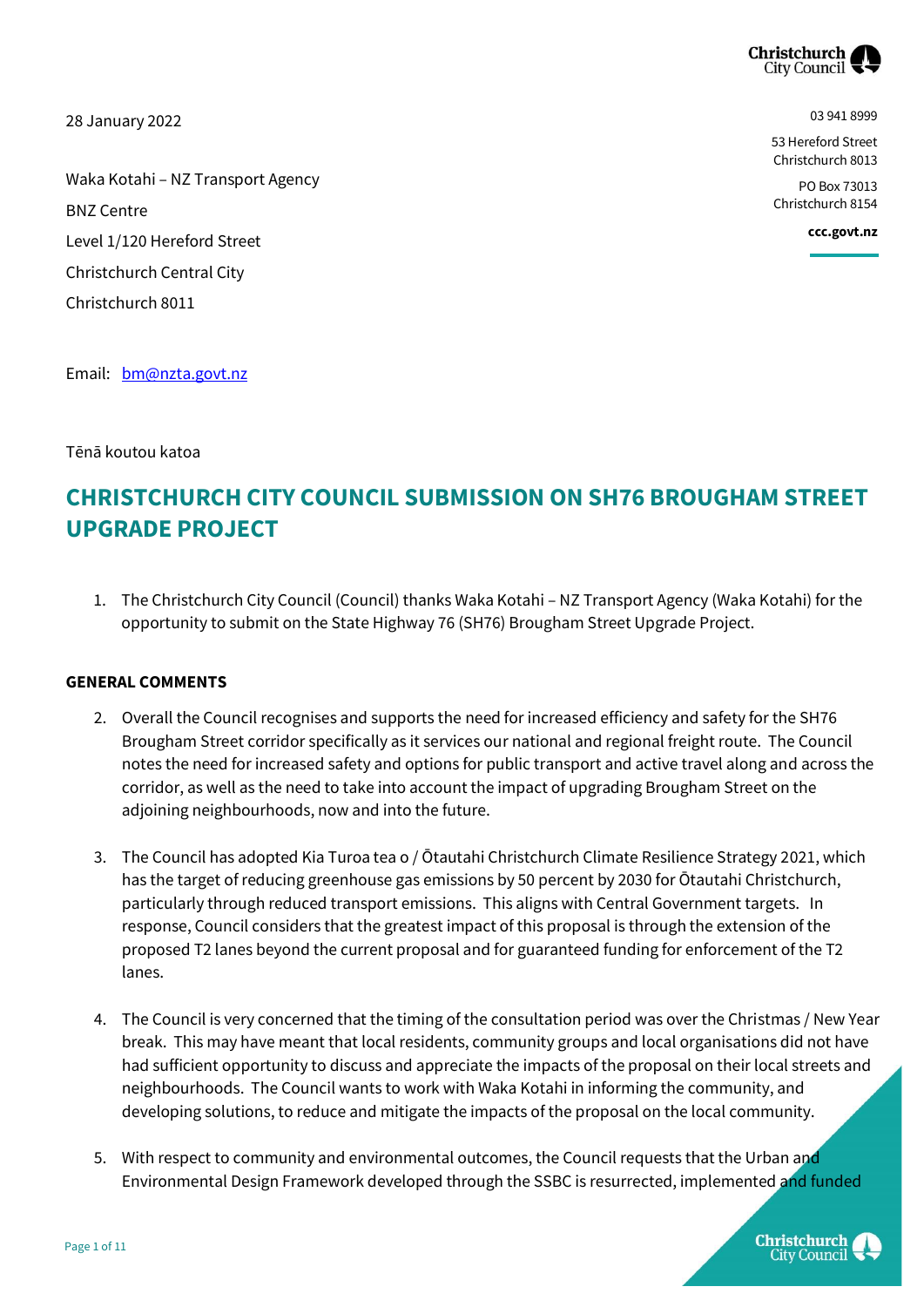

by Waka Kotahi. This would assist in addressing community and environmental impacts, as well as long term integrated planning, but should be extended to include neighbourhoods to the south of Brougham Street impacted by the proposal.

6. The Council want to ensure the downstream effects of this proposal on the local network and consequential changes to the local network are included in Waka Kotahi's total project cost. The success of the SH76 Brougham Street project is reliant on the Council making changes to its local network. The Council does not want these costs to fall on the ratepayers of Christchurch, as has occurred with the CNC project.

#### **BACKGROUND**

- 7. The Council notes that the SH76 Brougham Street Upgrade Project was part of the earlier business case work (Brougham – Moorhouse Business Case or SSBC), which is being jointly developed by the Council and Waka Kotahi since 2018. The SSBC was developed to address a range of land use and transport challenges, improve the safety of and access to active travel for the surrounding communities and prioritise freight movements. With the implementation of the NZ Upgrade Programme in 2020, the Council understands that proposed changes to Brougham Street have been accelerated ahead of other components of the SSBC.
- 8. The Council is keen to re-establish and continue its collaborative working relationship with Waka Kotahi through the SSBC to maximise the opportunities and benefits of the proposal and minimise the social, environmental and financial impacts on the Council's local network.
- 9. The SH76 Brougham Street Upgrade Project does fulfil some of the outcomes sought from the SSBC, and Council supports these as follows:
	- Improving safety for all users along Brougham Street who compete to travel through and around the same spaces, through slower speeds, and intersection improvements;
	- Better travel choice through providing different and safer ways to travel to get around Brougham Street and the nearby areas using all modes of transport, such as walking, cycling, buses, trucks and vehicles through enhanced infrastructure;
	- Making use of existing road space to move more people more safely;
	- Provision of a more reliable freight route through to Lyttelton Port; and
	- Aiming to reduce the impact of travel on the environment.
- 10. In addition to the specific transport outcomes of the SSBC, an integrated land use / transport approach sought greater recognition of and alignment with Council's strategic direction and priorities.
- 11. There have been several significant initiatives since the SSBC began, which should be considered as part of any proposal for this corridor. These include the following:
	- The Council has adopted Kia Turoa tea o / Otautahi Christchurch Climate Resilience Strategy 2021, which has an aspiration of reducing greenhouse gas emissions by 50 percent by 2032, particularly through reduced transport emissions;
	- Central government has committed to, and issued direction for residential intensification through the National Policy Statement on Urban Development (NPS-UD) and changes to the Resource Management Act; and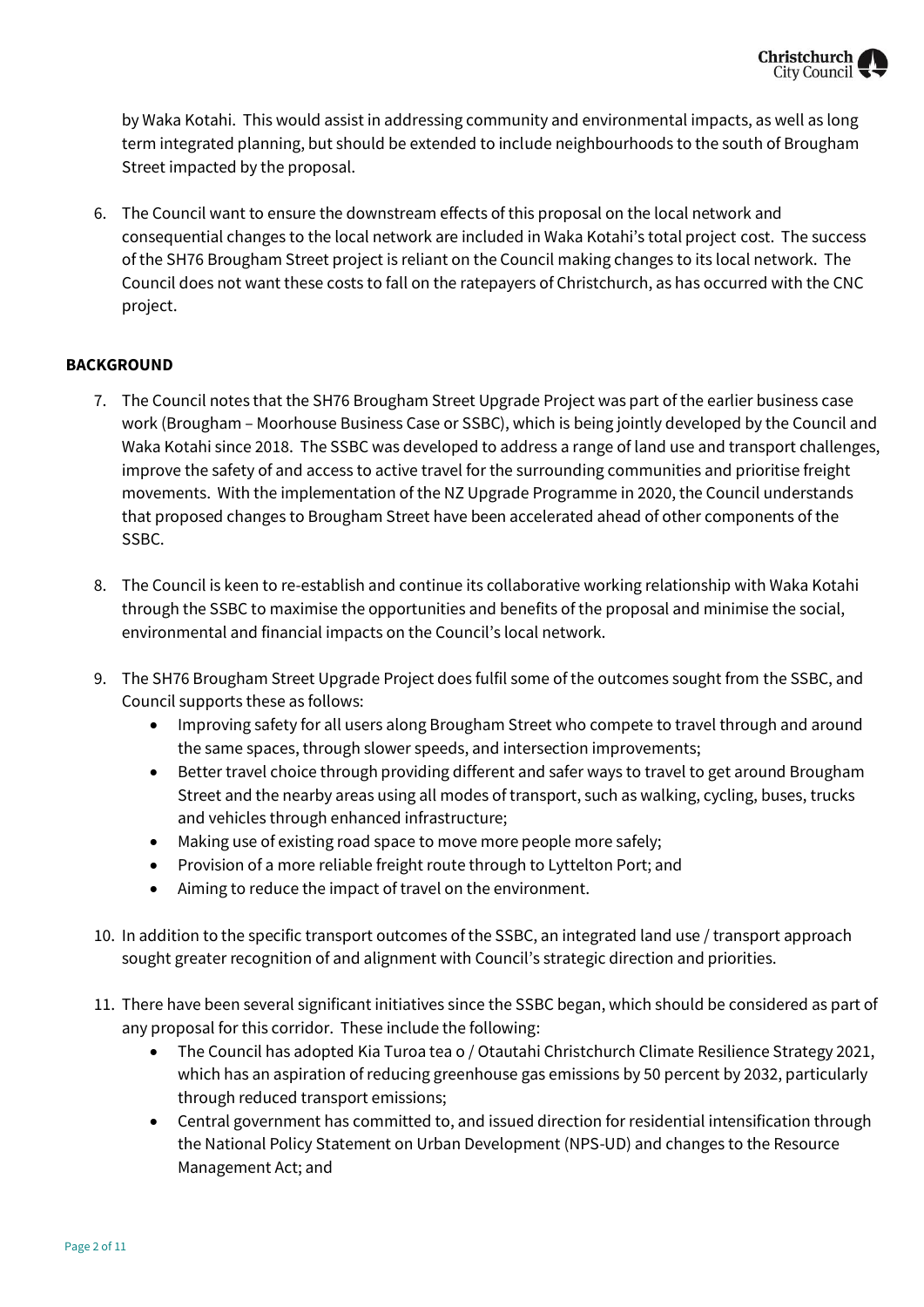

 The Council and its strategic partners have published Our Space 2018-2048, which outlines how and where Greater Christchurch can grow. Work is also progressing on updated spatial planning for the city and the wider Greater Christchurch area through the development of the Otautahi Christchurch plan and the Greater Christchurch Spatial Plan.

#### **SPECIFIC COMMENTS**

#### **Land use context**

- 12. The Council considers that the proposals in the SH76 Brougham Street Upgrade Project do not adequately consider the impacts on land uses in the adjoining suburbs, the opportunities for, and challenges of, increased and future development changes. As noted above, the SSBC did consider the significant land use and transport challenges for the Brougham Street and Moorhouse Avenue area. The Council considers that the exclusion of land use considerations from the proposed SH76 Brougham Street Upgrade Project is to the project's detriment.
- 13. By way of background, SH76 Brougham Street bisects some of the oldest residential neighbourhoods and industrial areas of Ōtautahi Christchurch. These neighbourhoods, including Sydenham, Spreydon, Waltham and Addington, are within walking distance of the central city and have established commercial areas, communities and facilities, and affordable and social housing. Further suburbs in close proximity, including Somerfield, are also undergoing change, and will be impacted by intersection changes and consequent changes in traffic movement, which may be detrimental. The design of Brougham Street in conjunction with the increase in traffic volumes of SH76 Brougham Street over the years has created a significant psychological and physical barrier to the continuity of movement, activities and landscape values, across the corridor, as well as to the quality of life along its length.
- 14. Sydenham, Spreydon, Waltham and Addington currently house approximately 17,000 people with this increasing with residential intensification. Dependent upon the extent of future land use changes, there is also significant development potential in these areas for mixed use and innovative forms of development, of which there are already examples, which would further increase residential and commercial capacity in these neighbourhoods.

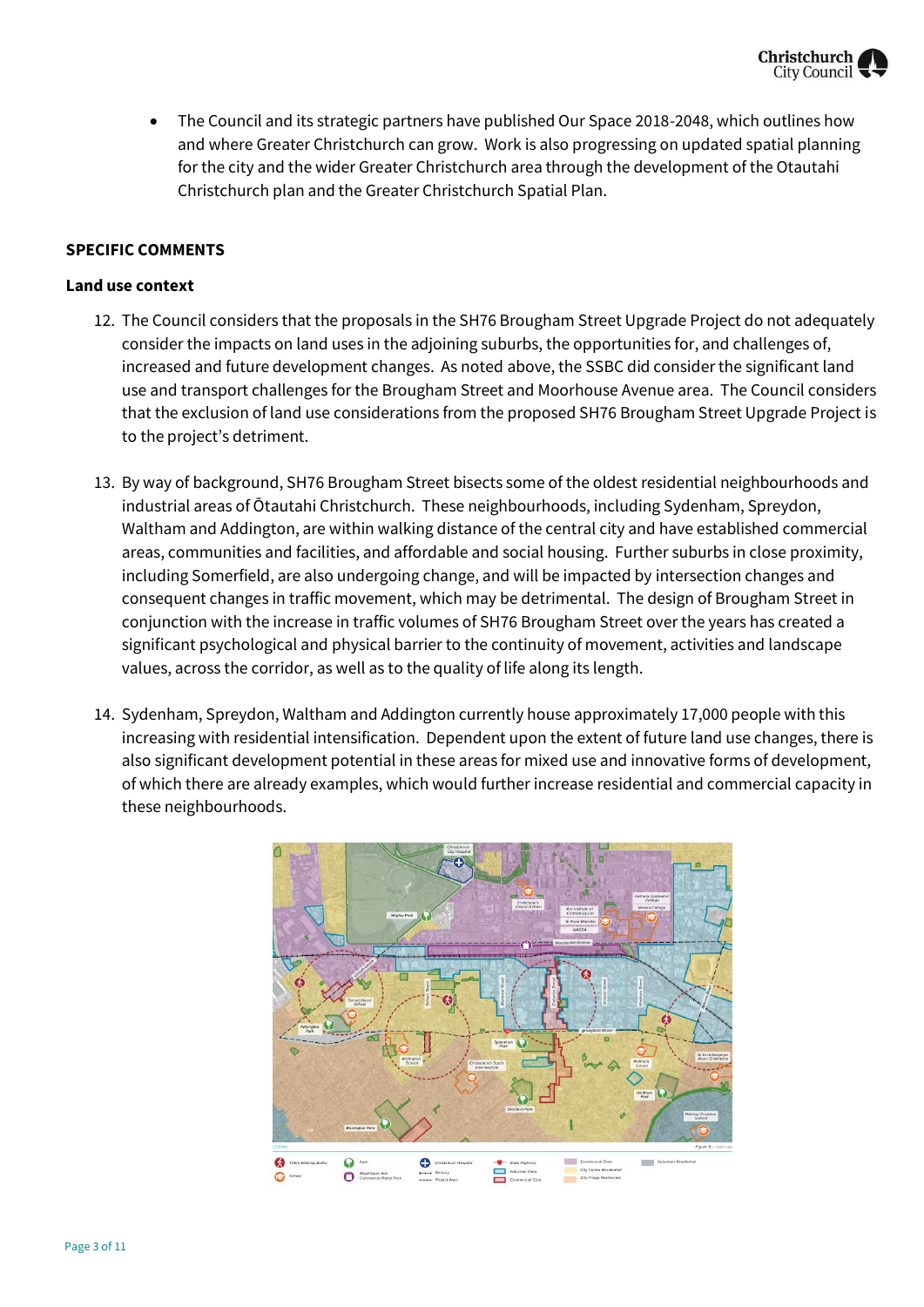

- 15. More specifically, the proposal risks either exacerbating current impacts or resulting in further impacts for example:
	- Nuisance effects including noise, vibration and emissions resulting from the transport corridor and increased traffic movement in closer proximity to residential dwellings;
	- Visual and physical impacts of the required gantries and associated infrastructure;
	- Limited provision of amenity and/or mitigation including tree and garden planting; and
	- Impacts on property access and use.
- 16. Area-wide improvements to amenity and connectivity, and providing greater transport choice, in conjunction with land use changes, could significantly increase residential demand and active transport take up. This would further increase the Central City/Fringe residential catchment, while supporting and connecting to neighbourhoods south of Brougham Street.
- 17. Transformation of this area, including through residential intensification supports transport and climate change objectives by providing increased commercial capacity and more desirable residential living, reducing the need for longer commutes and creating '15-minute neighbourhoods'. This supports the Council's strategic priorities, particularly the priority of 'meeting the challenge of climate change through every means available', and contributes to other Council strategies, plans and policies. Incorporating land use planning with transport planning also gives effect to central government policy relating to housing (Resource Management (Enabling Housing Supply) Amendment Act 2021) and climate change commitments.
- 18. Council is making and has made a strong commitment to its community through this work and would like to see the final design of the Brougham Street proposal achieve greater fit with the city's intensification and emissions reduction objectives. We request Waka Kotahi explores options with Council to reduce severance, increase amenity, public transport and active travel opportunities and overall liveability, while mitigating impacts of private vehicle use within this southern end of Christchurch city.

#### **Tree Planting**

19. The Council strongly supports the intent to plant trees along the shared path to denote the different corridors, increase safety, and provide shade. Trees are an important inclusion, and should be treated as essential infrastructure. Council would welcome the opportunity to work with Waka Kotahi in relation to the location and type of trees that are included along the corridor.

#### **Integration with Council's local networks**

- 20. Part of the success of the SH76 Brougham Street project is reliant on the Council making changes to its local network. Assurance is required by the Council that the SH76 Brougham Street Upgrade Project is integrated with planned repairs and renewals to adjacent streets, to ensure synergies are maximised. The Council requests Waka Kotahi take a collaborative approach with the Council in phasing the SH76 Brougham Street Upgrade Project.
- 21. The Council's experience of the Christchurch Northern Corridor / Downstream Effects Project was that ratepayers were burdened financially (amongst other adverse impacts) as a result of the CNC implementation, due to the need to bring local network projects forward to address these impacts. Under the current funding framework, the Council believes that many local projects would not be eligible on their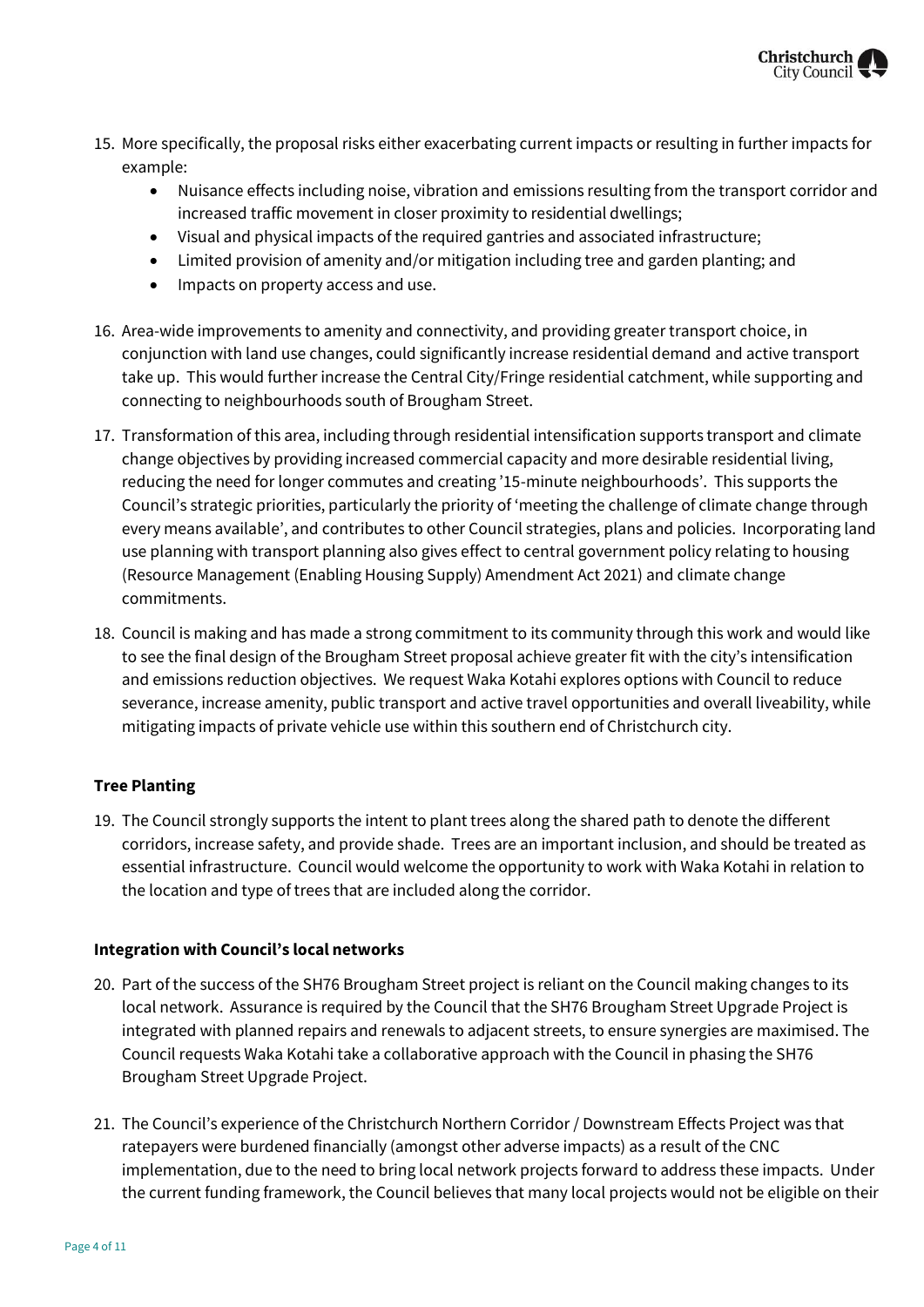own merits for funding assistance, and wishes to ensure that it minimises the impact on its ratepayers from consequential impacts of this Waka Kotahi project. This may be a case of reviewing how the Investment Decision Making Framework (IDMF) is used currently and where changes may be needed to ensure that impacts to the local network can still be eligible for assistance.

22. The Council requests the provision of additional funding from Waka Kotahi to assess and respond to the breadth of the impacts of the SH76 Brougham Street proposal, which may include bringing forward planned work in adjacent streets, which is not currently funded. Given that any work required on surrounding streets has been required because of the SH76 Brougham Street Upgrade project, the Council requests Waka Kotahi consider an increased FAR for this work so as to not unreasonably burden the ratepayers of Christchurch.

#### **Pedestrian Overbridge**

23. The Council supports providing safe crossing points for pedestrians and cyclists, and want to be involved with the design for the proposed overbridge to ensure it is accessible to all users, including the young, the elderly and mobility impaired. The Council also need to understand the implications of the design on the receiving environment of the associated residential streets, including any Crime Prevention through Environmental Design (CPTED) issues, and ensure that they are effectively addressed in the design outcome.

#### **Speed Review**

- 24. Council supports the review of speeds along SH76 Brougham Street to ensure a safe operating environment for all users, and supports the reduction in speed, which is consistent with Council's policies to reduce speeds, improve safety for all users and work towards the outcomes identified in Road to Zero.
- 25. The Council is keen to ensure that provision has been made for speed enforcement to assist in achieving the safety outcomes desired, and suggest that Waka Kotahi includes ongoing speed limit enforcement, in particular during non-peak conditions, as part of its planning and funding to achieve this outcome.

#### **Shared Path**

- 26. The Council supports the shared path proposed on the southern side of SH76 Brougham Street, but is concerned that it may not be wide enough for pedestrians and cyclists to safely travel alongside one another or in opposing directions. The Council acknowledges that Waka Kotahi is seeking to upgrade Brougham Street within the existing available road space, but where possible, would encourage a wider shared path, which also takes into account other impediments such as lighting and signage infrastructure, utility boxes, and so forth. It should also be noted that there are safety considerations associated with property access and cycle movement in close proximity.
- 27. There does not appear to be sufficient provision for commuter cyclists in the proposal. This type of cyclist is unlikely to use the shared path, which is generally aimed at recreational and/or less confident cyclists. The Council would like assurance that there be provision made for on-road cycle lanes that will meet the minimum standards of 1.8m width to ensure the safety of both cyclists and vehicles.

#### **T2 lanes**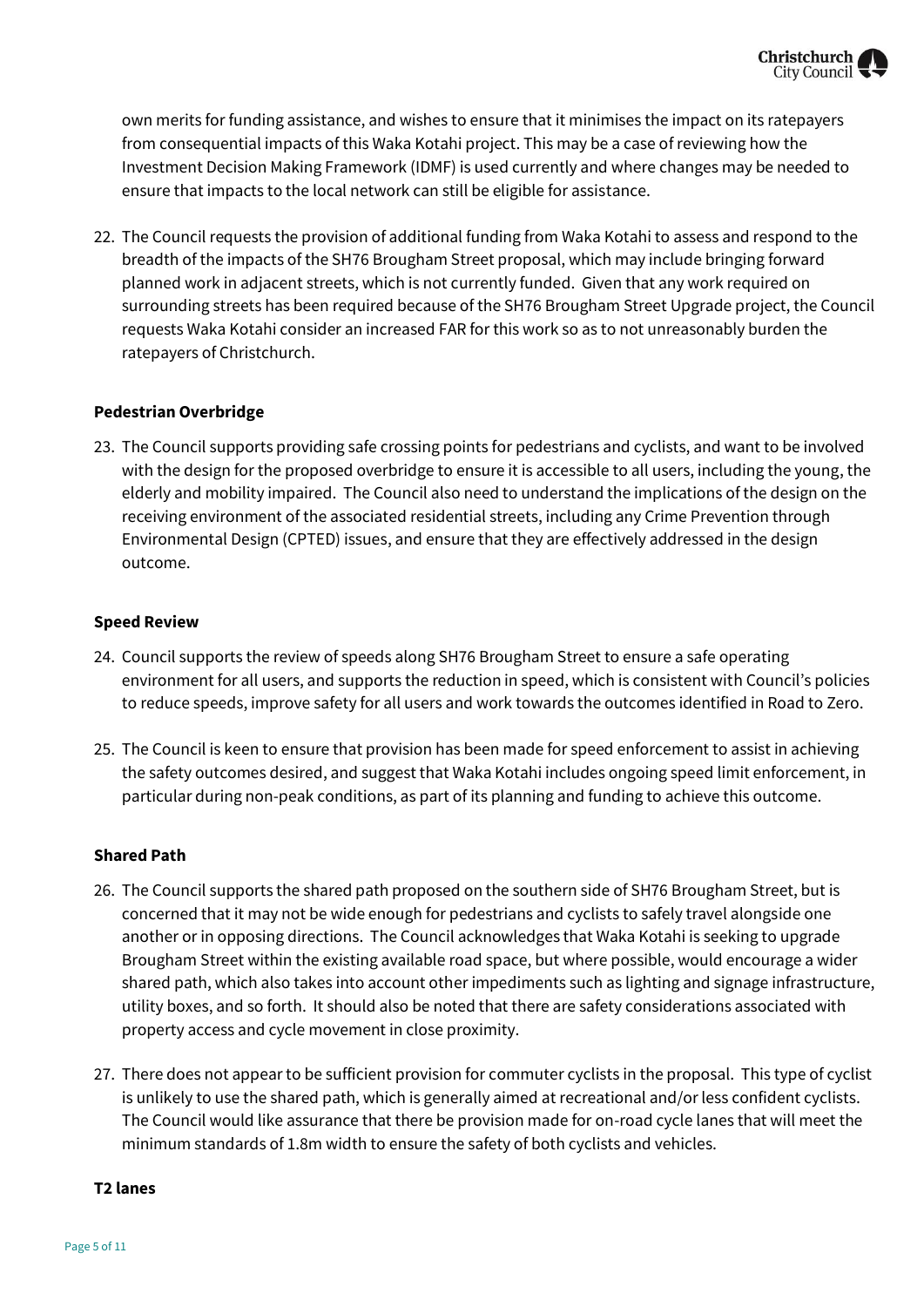

- 28. The Council understands that Waka Kotahi has considered several options for a managed lane through the SSBC. The Council request that Waka Kotahi reconsider the length of the T2 lanes within the Brougham Street proposal including the feasibility study of a managed lane extending out to the Christchurch Southern Motorway (CSM). Council would like to see this funded within Waka Kotahi's work programme as a long term project to bring about a change in travel behaviour. A reduction in the number of single occupant vehicles (SOV) travelling to and from the Selwyn District would help to bring about a decrease in greenhouse gas emissions – a key strategic objective – as well as understanding the impacts on the existing network through better analysis of destinations for Brougham Street users other than the Port.
- 29. Council conditionally supports the T2 lanes to prioritise high occupancy vehicles (HOV) and buses during the AM and PM peak period if these are extended out to the CSM. Whilst the current proposal will improve journey times for all road users, it will only provide minimum journey time incentives to support the intended mode shift.
- 30. Council notes that the T2 lane would revert to parking spaces, in some locations, when not in operation, which is supported.
- 31. Council believes that ongoing enforcement of the T2 lanes is important to ensure that these are successfully implemented and provide the outcomes sought, including a change in travel behaviour from SOVs to HOVs. The Council is keen to understand what enforcement is proposed as part of this project's implementation and ongoing operation.
- 32. Council is concerned that there is no direct improvement for freight under the proposal, especially at peak times. Council does not want to see freight vehicles using the local road network and rat running adjacent to Brougham Street, to avoid delays and queues, where they could be using Brougham Street – a key freight link to the Port.
- 33. An additional long term project to consider the requirements for effective and efficient movement of freight is also necessary to ensure the opportunities for the rail network are maximised. Council also encourages Waka Kotahi to advocate for bulk freight to be transported by rail, rather than heavy vehicles on the road as a longer term project, which is consistent with RTC goals.
- 34. Council would like to see Waka Kotahi have projects on programme to further develop options for managed lanes along CSM to support long term climate change goals of mode shift and reducing single occupancy journeys.

#### **Intersection upgrades**

- 35. The Council is supportive of the introduction of traffic signals at Montreal Street, and the ability for more green time for north / south traffic movements to be provided.
- 36. However, Council is concerned that there is no right turn movement available onto Selwyn Street, which will lead to rat running occurring on adjacent streets locally, and increased conflict between vehicles and cyclists on the adjacent routes which include the existing Major Cycle Routes. Council is concerned for the safety of all users on the local roads, which include vulnerable users such as school children accessing their local schools.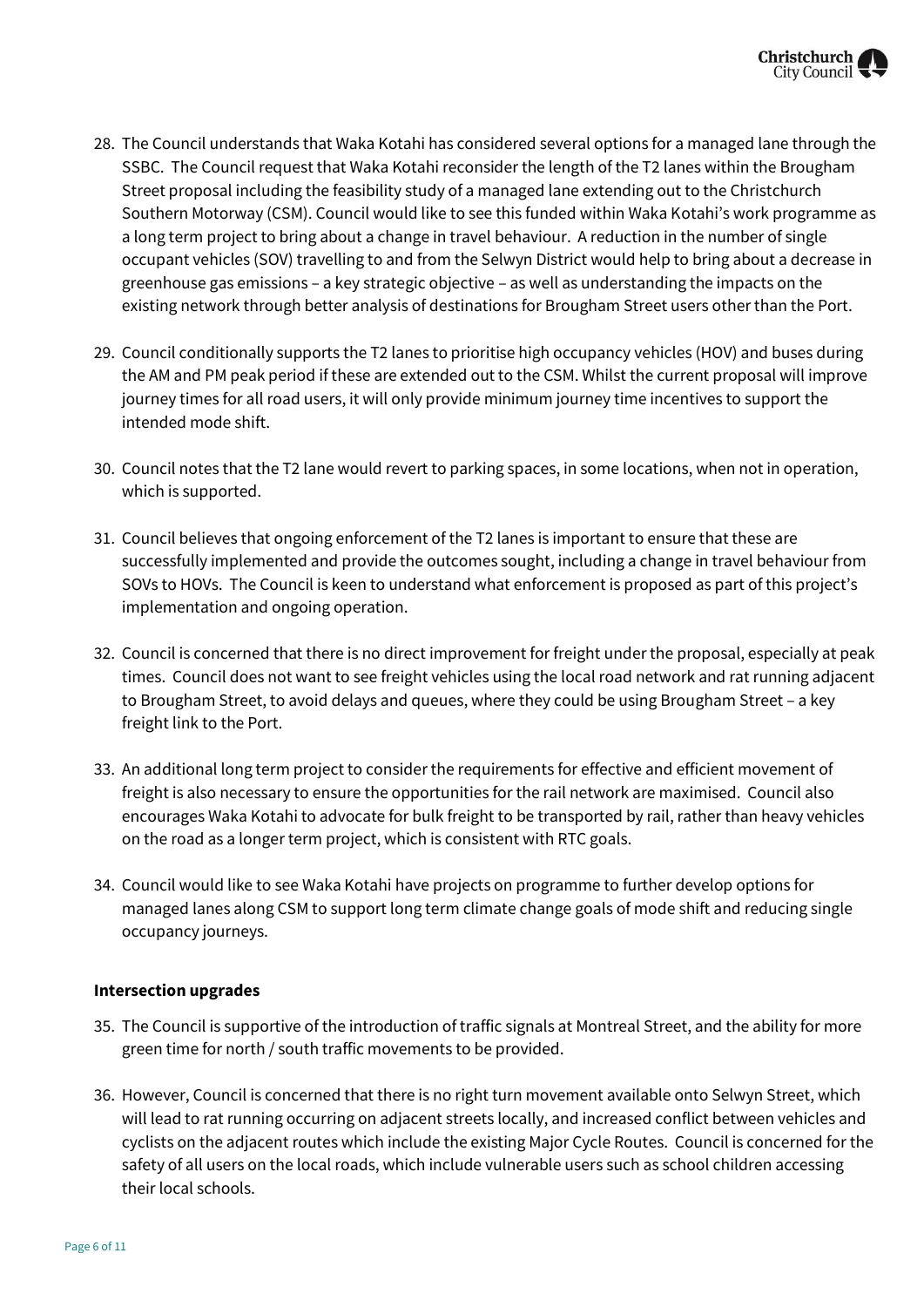#### **Crossings**

- 37. The Council supports the proposal to add new pedestrian crossings. We would advocate for further full single stage crossings and for further crossing points to meet pedestrian demand and desire lines. For example, there is high pedestrian demand at Selwyn Street and Colombo Street, but there is no proposed pedestrian crossings as part of the current proposal at these locations. Conversely there is a signalised pedestrian crossing proposed at Wilsons Road, but Council would like to understand the justification and demand for the crossing at this location.
- 38. The Council would also like to see a Waka Kotahi project initiated to assess the safety of the entire corridor, including pedestrian safety in crossing Brougham Street, such as in the area of Garlands Road and Opawa Road, where it intersects with Brougham Street.

#### **Intersection closures, cul-de-sacs, raised safety platforms**

- 39. The Council is unsure of the impacts on the adjoining local streets and neighbourhoods and would welcome the opportunity to work with Waka Kotahi to understand these impacts before confirming its support for the proposed changes on different traffic flows, infrastructure requirements and working with these communities to adjust to the proposed changes.
- 40. Council proposes that Waka Kotahi allocates funding within its budgets to help understand the impacts of the Brougham Street proposal on the local network, including confirmation of projects already identified in the SSBC and what has been programmed into Waka Kotahi's forward work programme.

#### **COMMUNITY BOARD FEEDBACK**

41. In addition to the Council's input, the Linwood-Central-Heathcote Community Board, and the Spreydon-Cashmere Community Board have expressed their own views and provided input into the proposal. Their feedback is attached to this Council submission.

#### **CONCLUSION**

- 42. Council considers that the greatest impact of this proposal on working towards climate change objectives is through the extension of the proposed T2 lanes beyond the current proposal and for guaranteed funding for enforcement of the T2 lanes.
- 43. The Council want to ensure the downstream effects of this proposal on the local network and consequential changes to the local network are included in Waka Kotahi's total project cost. The success of the SH76 Brougham Street project is reliant on the Council making changes to its local network. The Council does not want these costs to fall on the ratepayers of Christchurch, as has occurred with the CNC project.
- 44. The Council requests Waka Kotahi to include projects within its programme to address safety along the entire SH76 Brougham Street corridor, and in particular pedestrian safety; enforcement of the T2 lane; extension of a managed lane along the CSM to Selwyn; and encouraging bulk freight to move from heavy vehicles on the road onto rail.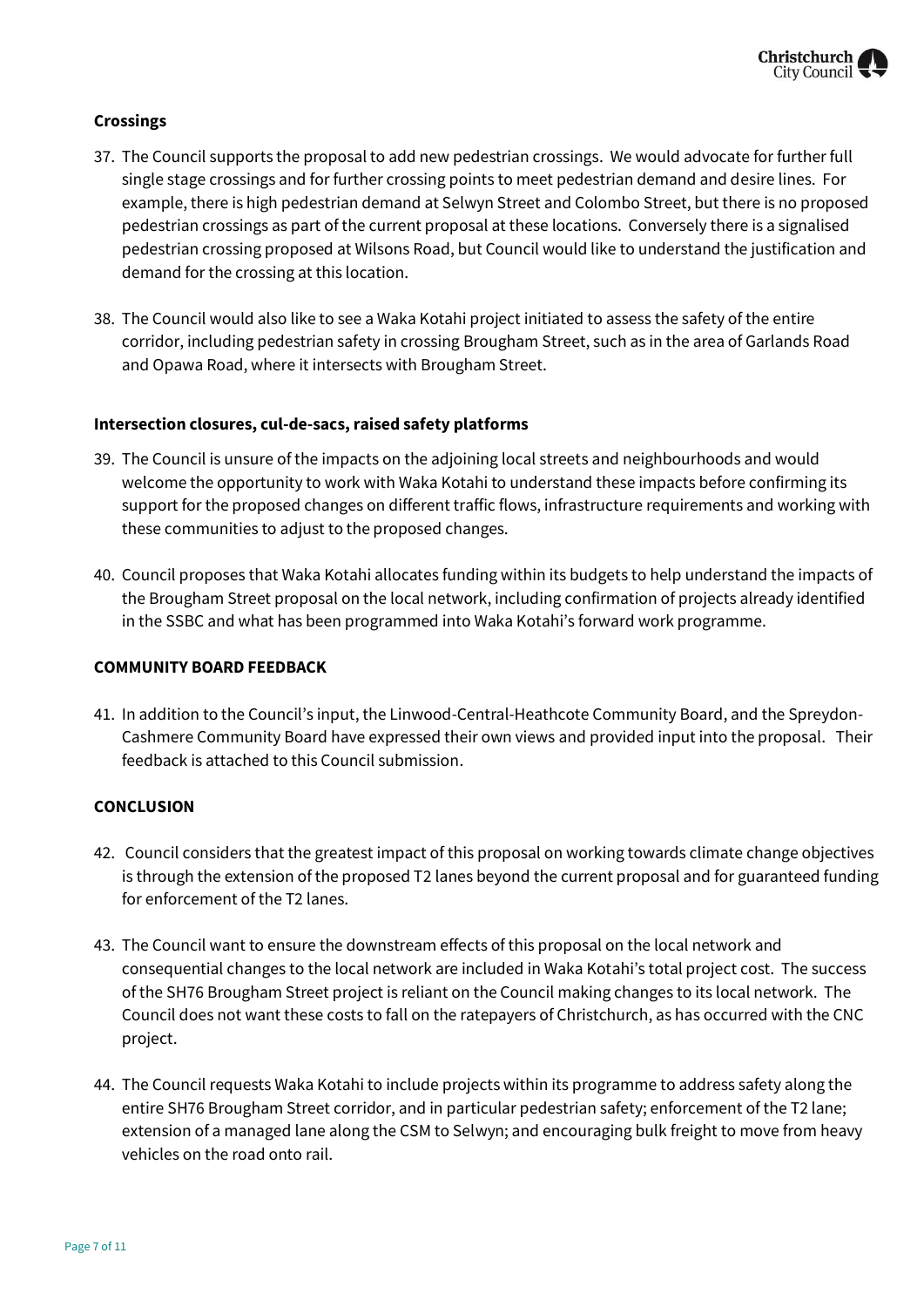

45. Thank you for the opportunity to provide this submission. For any clarification on points within this submission, please contact Kirsty Mahoney, Team Leader, Asset Planning Transport [\(kirsty.mahoney@ccc.govt.nz](mailto:kirsty.mahoney@ccc.govt.nz) or 03 941 5330).

Ngā mihi

divinter

Lianne Dalziel **MAYOR**

#### **Attachments:**

- A Linwood-Central-Heathcote Community Board Feedback
- B Spreydon-Cashmere Community Board Feedback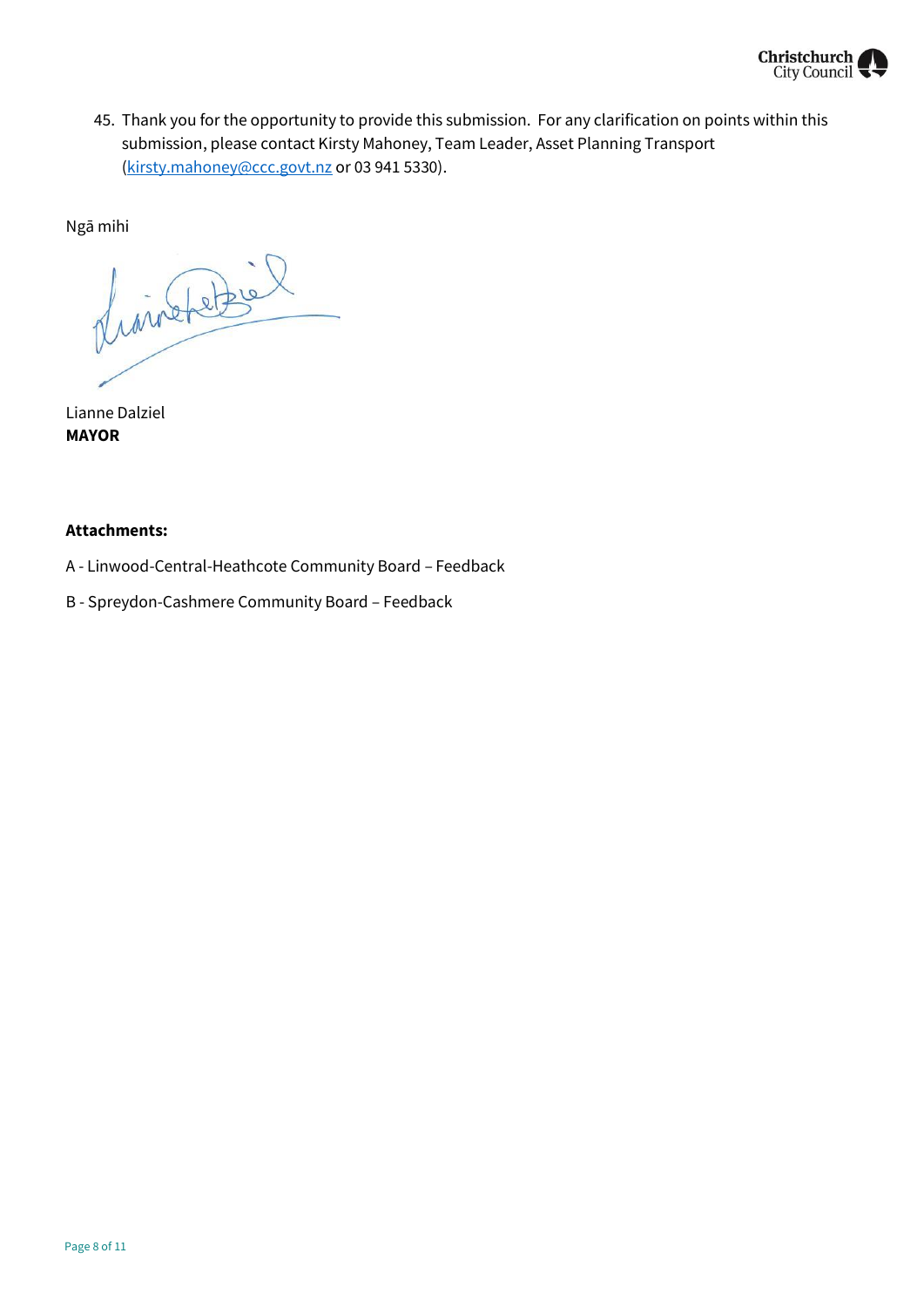

## **Attachment A - Linwood-Central-Heathcote Community Board – Feedback**

## **WAIKURA LINWOOD-CENTRAL-HEATHCOTE COMMUNITY BOARD**

The Waikura Linwood-Central-Heathcote Community Board wish to make the following comment on Waka Kotahi NZ Transport Agency – State Highway 76 Brougham Street Upgrade to be considered for the Christchurch City Council's submission.

The Board have noted concern with Waka Kotahi NZ Transport Agency that there was no drop in session in the affected Board area. Addington is quite a way to travel from Ōpāwa.

The Board supports the removal of the sliplane at Shakespeare/Brougham Street intersection and the installation of a dedicated left hand turn at the signals.

The Board have recently made a submission on the Environment Canterbury's Public Transport Routes 17 and 28. In that submission the Board requested that route 28 not divert off Brougham Street to travel along Shakespeare Road. By going down Shakespeare Road this will miss a low social economic area and two social housing complexes. The Board suggested that Bus Route 28 continue along Brougham Street and make a right hand turn at Gasson Street then onto Ara, Madras Street shopping complex and onto the central city and that the current bus stops to service the Board proposal remain. To support the submission the Board supports a dedicated right hand turn from Brougham Street into Gasson Street (coming from the port).

The Board question why no left hand turn at the Colombo/Brougham Street when travelling from the port. As outlined in the proposal there is a left hand turn at Burlington however if motorists wish to go to the retail area e.g. MacDonalds, Subway, or Fish Supply on Colombo Street they would need to do a wide loop from Burlington, turn right then if going to Funky Pumpkin etc off Colombo Street with a high traffic volume. Motorists may decide to use the smaller residential streets. (Hastings Street West and Walton Street via Hastings Street) and return to Burlington.

The Board discussed the new signalised lights at Montreal Street; giving east to west traffic a safe right hand turn, however the Board are concerned that motorist caught in the long tail of peak time traffic from the Durham Street overbridge to Brougham Street will "rat-run" down suburban side streets to get onto Montreal Street to turn onto Brougham Street.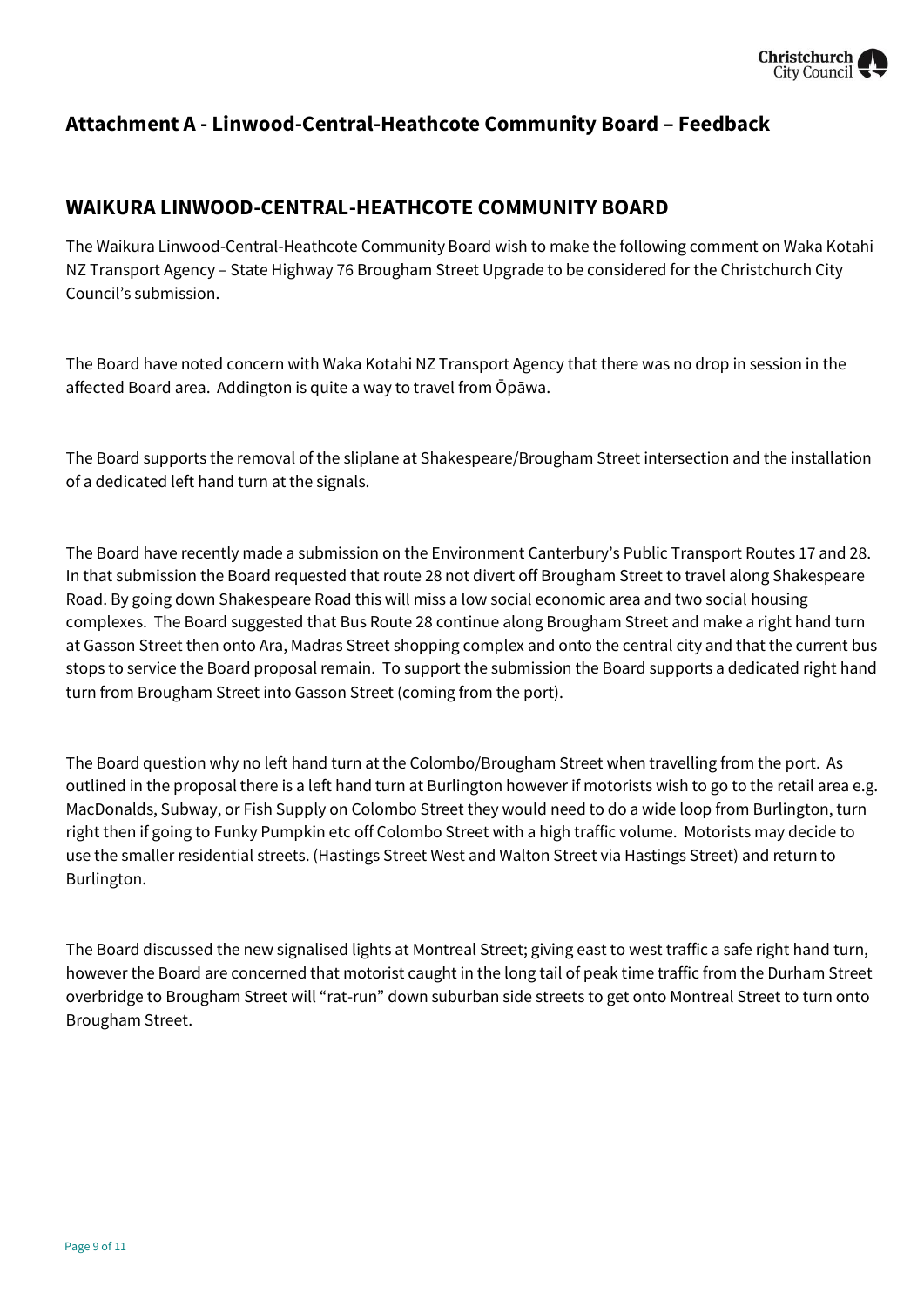

The Board questions if T2 will actually work; the transport on Brougham Street is trucks and shift workers that public transport does not work for. e.g. port workers.

The Board supports the intended planting.